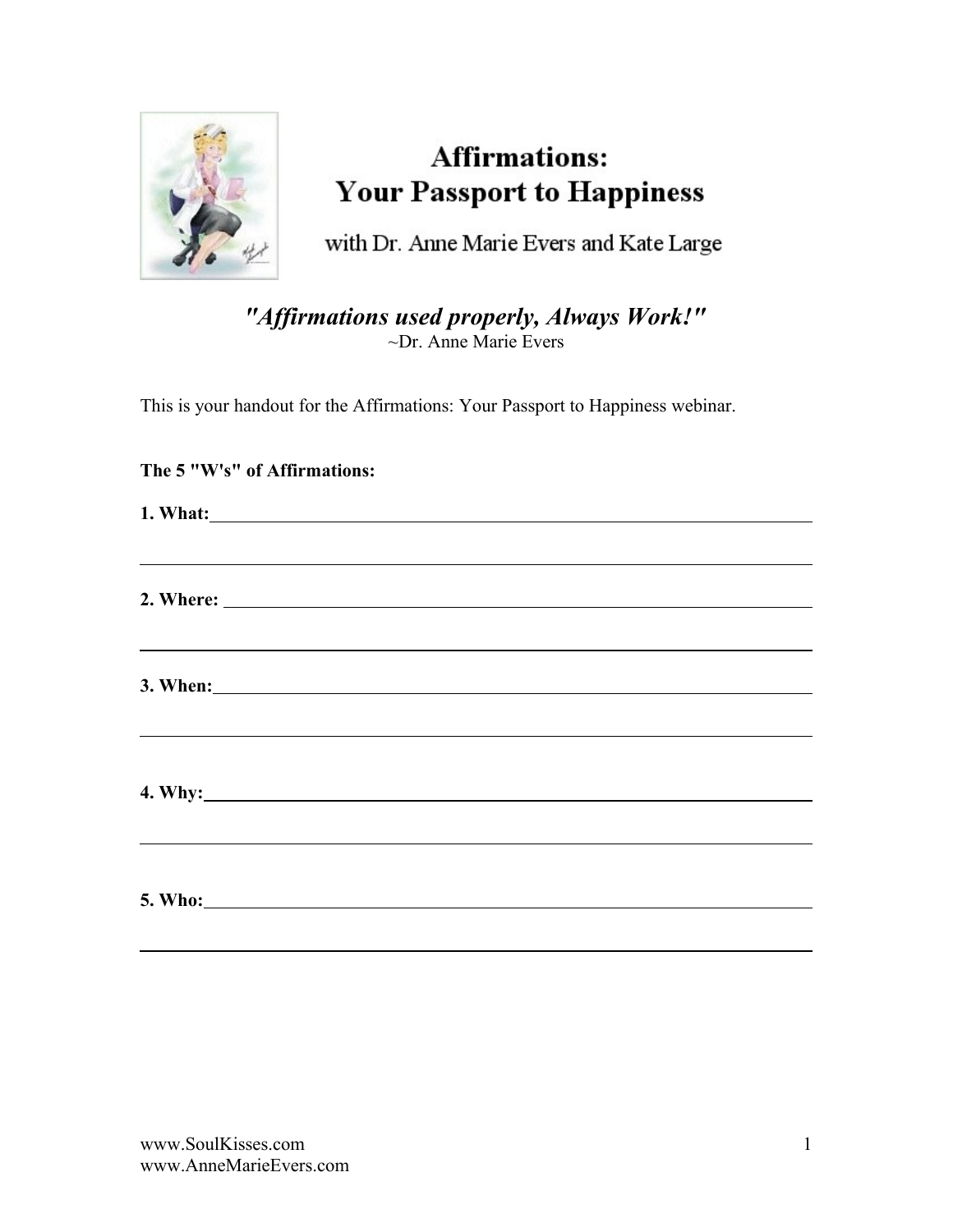#### **Master Affirmation should include:**

|   | <u>l. __________________________</u>                                                                                 |
|---|----------------------------------------------------------------------------------------------------------------------|
|   | 2.                                                                                                                   |
|   |                                                                                                                      |
|   |                                                                                                                      |
| 4 | <u> 1980 - Jan Samuel Barbara, político establecente de la propia de la propia de la propia de la propia de la p</u> |

#### **HOW - the Personal Affirmation Contract Method by Dr. Anne Marie Evers**

This is a fun, creative, anchoring method!

 $\overline{a}$ 

#### **5 Building Blocks for Affirmations:**

| 2.                            |  |  |
|-------------------------------|--|--|
|                               |  |  |
|                               |  |  |
| $5. \underline{\hspace{2cm}}$ |  |  |

<u> 1989 - Johann Barn, mars ann an t-Amhain Aonaich an t-Aonaich an t-Aonaich an t-Aonaich an t-Aonaich an t-Aon</u>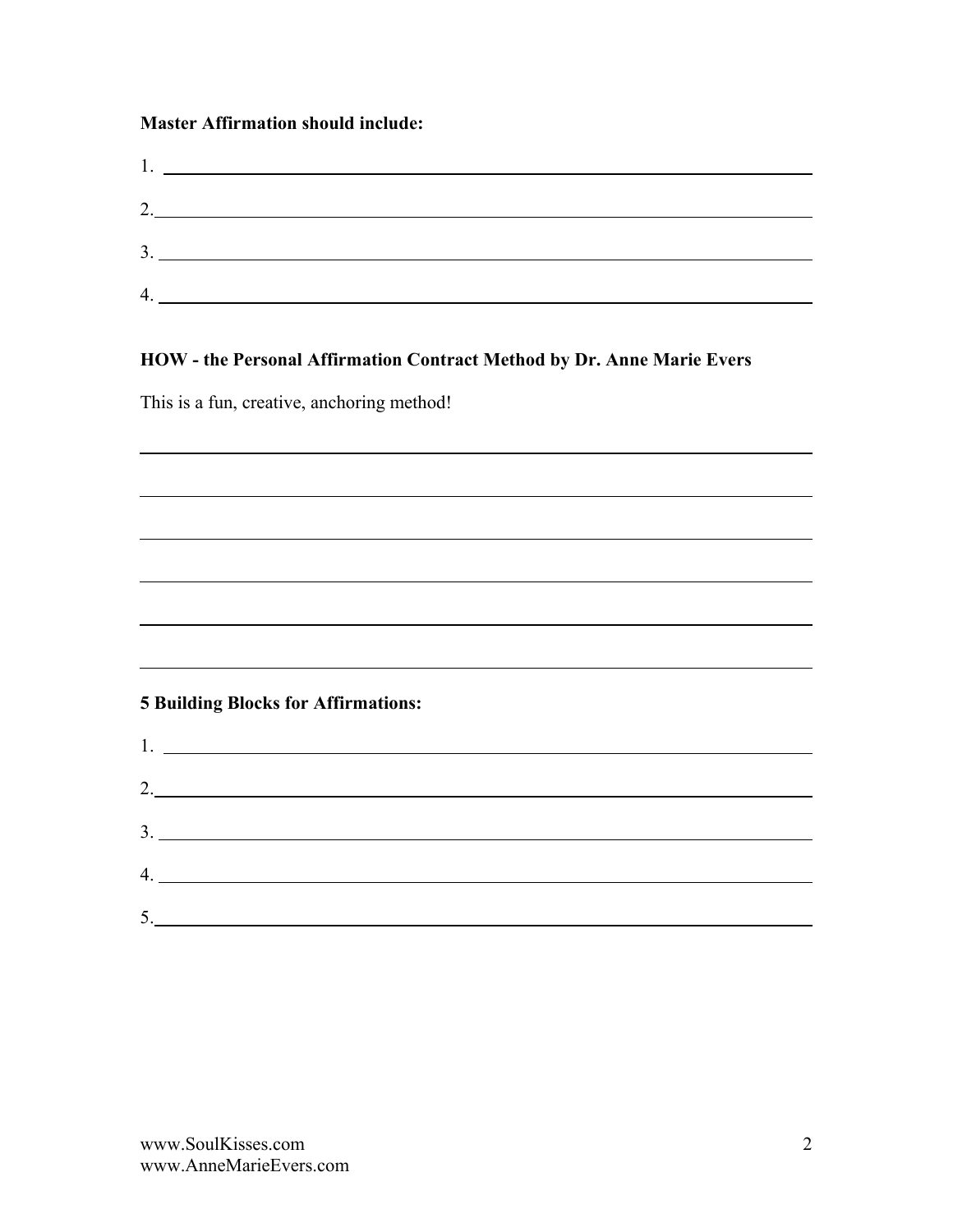# SAMPLE MASTER AFFIRMATION

 (Affix a picture or sketch of what you are affirming. This gives subconscious mind something upon which to focus)

### "I, (your name) DESERVE and NOW HAVE/AM

(Write your Affirmation here)

to the good of all parties concerned. Thank you, thank you, thank you!"

I fully accept Signed Communication Dated Communications Dated Communications and Dated Communications of Dated Communications of Dated Communications and Dated Communications of Dated Communications and Dated Communications of Dated Com

### **NOTE**

 $\overline{a}$ 

When you sign and date your Master Affirmation, you have made a firm and binding contract with God/Creator, Higher Self, Universal Power or whomever you believe in.

Use words that trigger positive feeling and emotion in your body.

Make your Master Affirmation colourful as colour wakes up and excites the subconscious mind.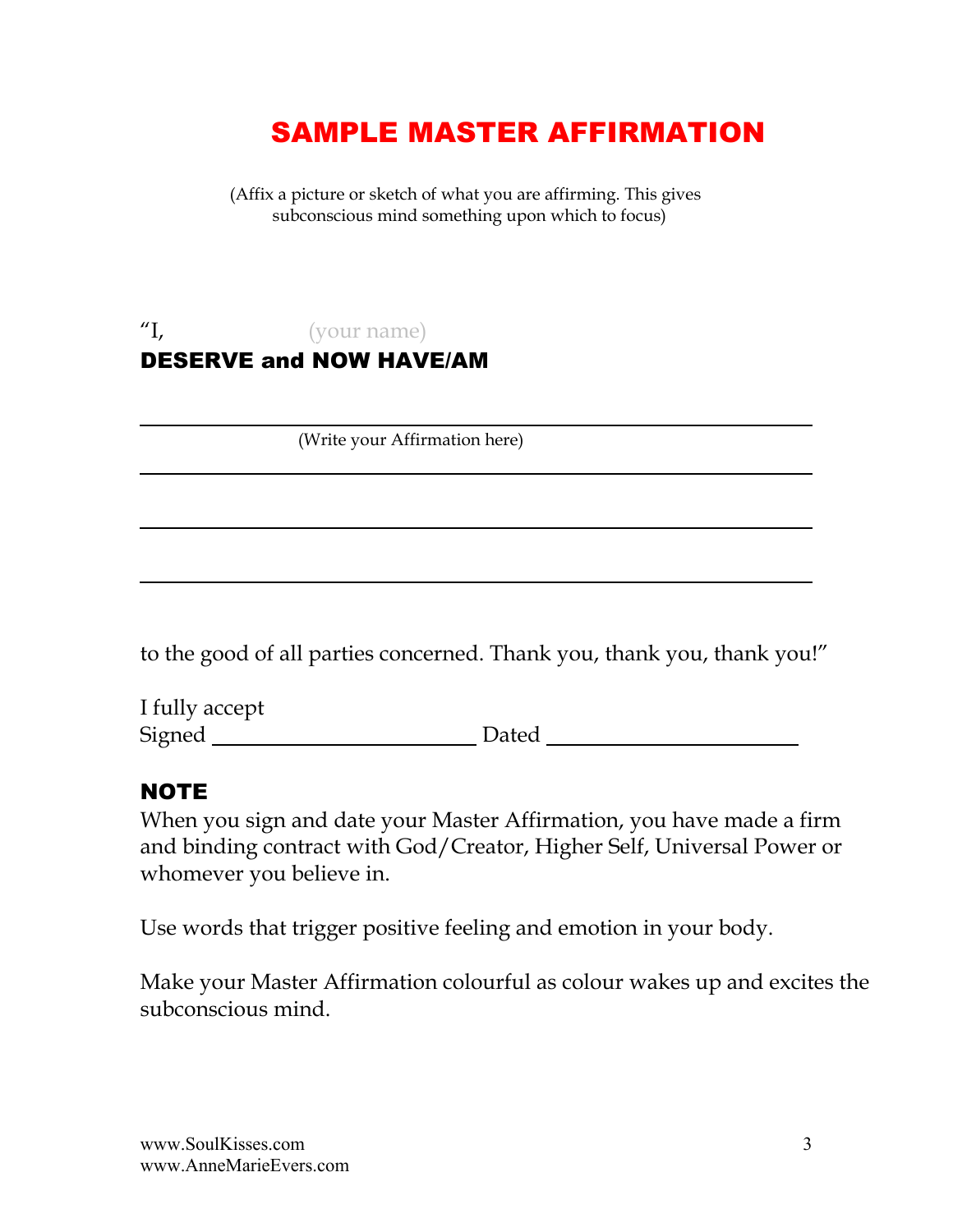### MASTER AFFIRMATION CHECK LIST

- \_\_\_\_\_ Is it specific, stating exactly what you desire?
- \_\_\_\_\_ Is it heartfelt and emotionally charged and does it resonate with you?
- \_\_\_\_\_ Do you feel it in your body?
- \_\_\_\_\_ Did you release negative feelings and beliefs?
- \_\_\_\_\_ Have you added the words 'Deserve and now have/am"?
- \_\_\_\_\_ Is it colourful, exciting and interesting?
- \_\_\_\_\_ Is it designed not to hurt or to take from anyone?
- \_\_\_\_\_ Does it contact the safety clause, 'to the good of all parties concerned?

\_\_\_\_\_ Is there at least a 51% believability factor that the Affirmation can manifest as affirmed?

- \_\_\_\_\_ Did you say Thank you three times?
- \_\_\_\_\_ Do you really and truly want what you are affirming for?
- \_\_\_\_\_ Did you sign and date your Master Affirmation?
- \_\_\_\_\_ Did you make if colourful?
- \_\_\_\_\_ Did you have fun?
- \_\_\_\_\_ Did you say 'Yes' to the Universe?

Did you read create and read each Affirmation separately, placing it on a separate page? It is a good idea to start with about 3 of the most important Master Affirmations at each sitting.

If you answered 'Yes' to all the above questions, congratulations you have just completed your first Master Affirmation in your Personal Contract Affirmation Method!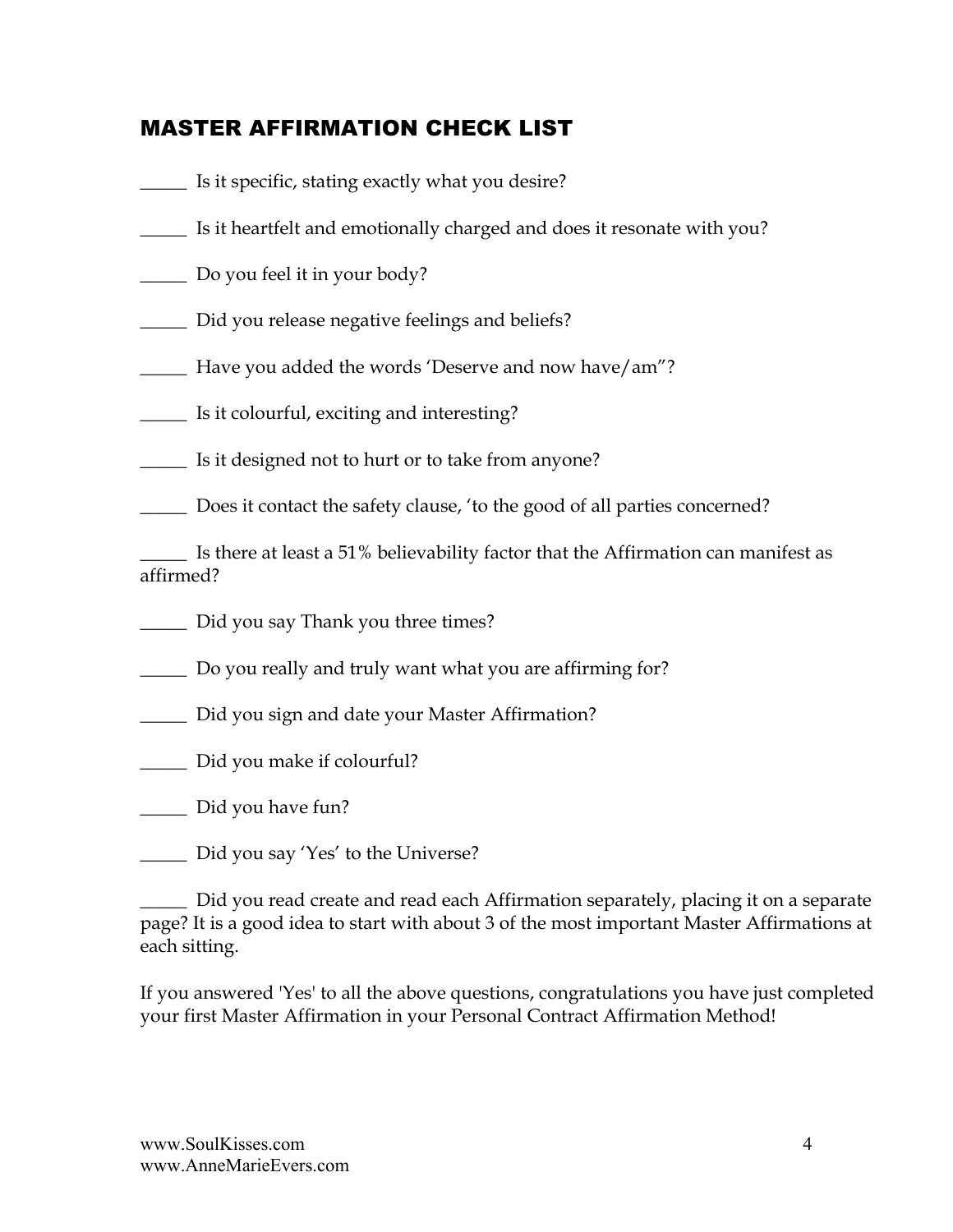## SAMPLE MASTER AFFIRMATION FOR LOVE RELATIONSHIP

"I, (your name)

DESERVE AND NOW HAVE a loving, lasting, happy, committed relationship (which turns into marriage) with the perfect person for me. This person is about

(Write the description of the person here)

We enjoy similar interests. The power of my subconscious mind knows where this person is and brings us together in its own special way. We live together in love, harmony and joy. We are happy to the good of all parties concerned. Thank you, Thank you, Thank you."

| I fully accept |       |  |
|----------------|-------|--|
| Signed         | Dated |  |

## **NOTE**

 $\overline{a}$ 

Now you have made a firm and binding contract with God/Creator, Universal Mind, Higher Self or whomever you believe in.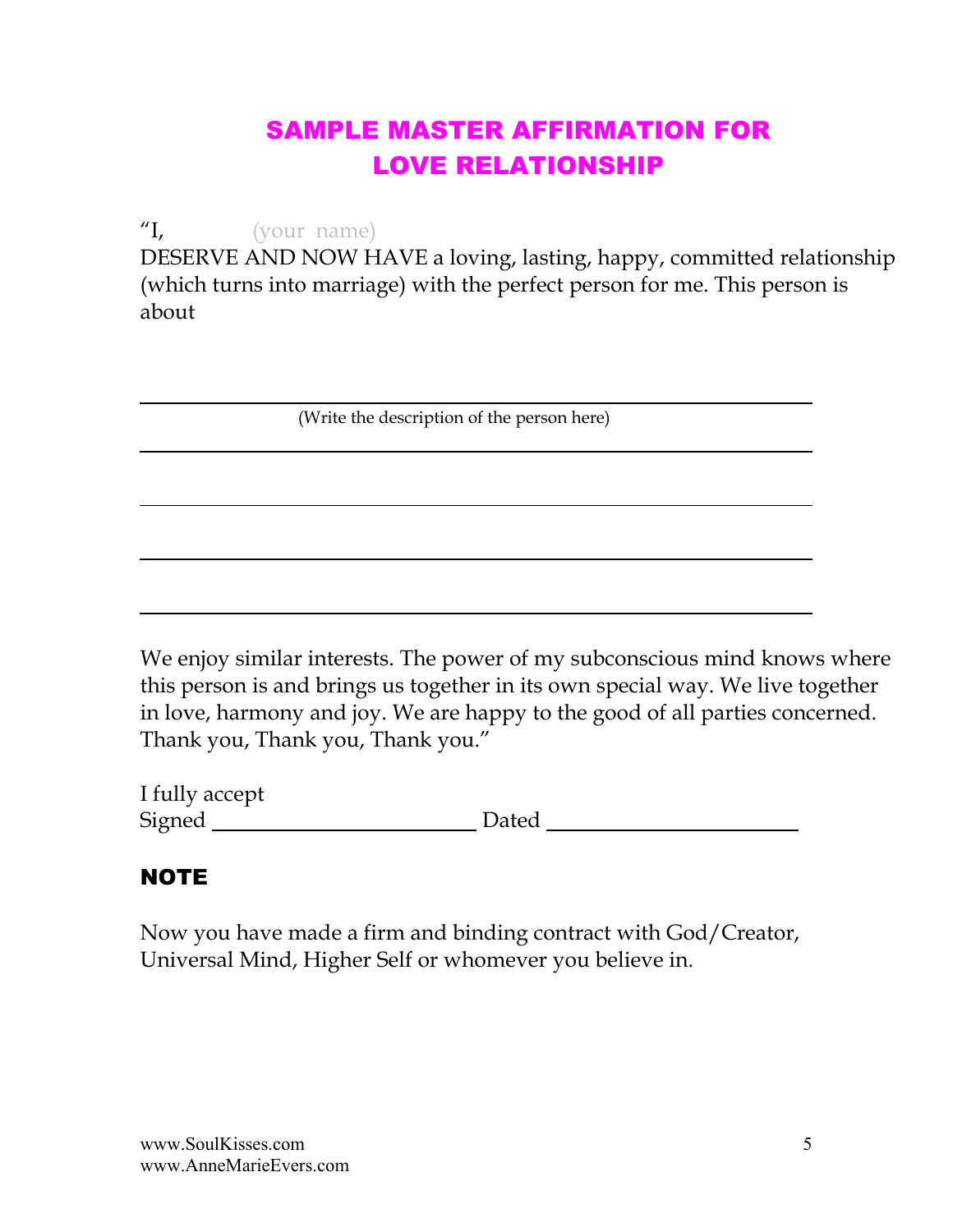## SAMPLE MASTER AFFIRMATION FOR CAREER

"I, (your name) *DESERVE AND NOW HAVE* the perfect, lasting, successful career for me where in I receive in excess of \$ \_\_\_\_\_\_\_\_\_\_\_\_\_ (monthly/yearly). Specify net or gross. My employers are happy with my excellent work and reward me accordingly with bonuses, regular raises, etc.

(Write what ever you wish about your new career here)

I have and enjoy a happy, harmonious work place and wonderful supportive fellow employees and everyone connected therewith.

I use my creative abilities and love going to work. I am happy and fulfilled to the good of all parties concerned. Thank you, thank you, thank you."

I fully accept Signed Dated

# **NOTE**

 $\overline{a}$ 

Now you have made a firm and binding contract with God/Creator, Universal Mind, Higher Self or whomever you believe in.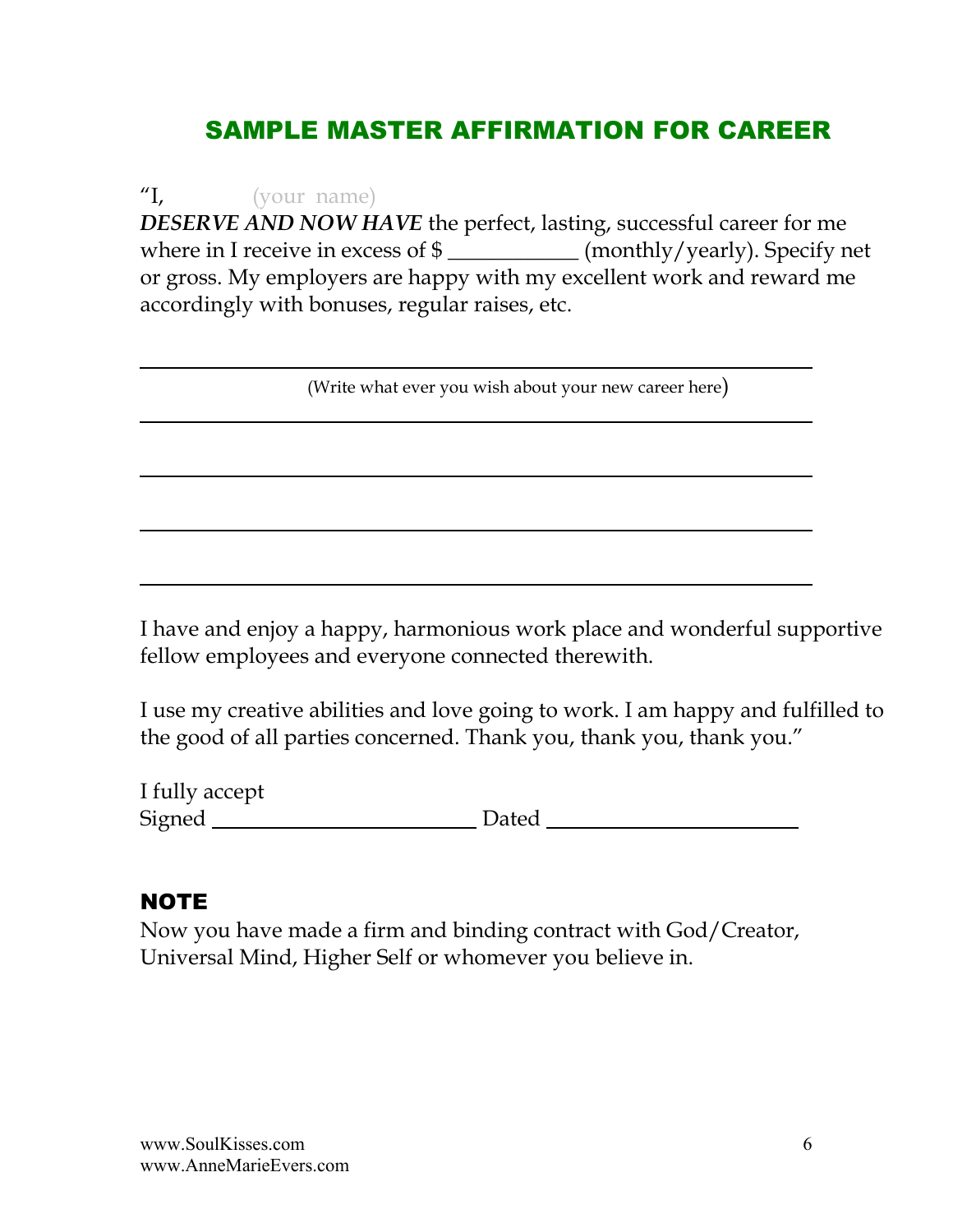## SAMPLE MASTER AFFIRMATION FOR ABUNDANCE/MONEY

"I, (your name)

 $\overline{a}$ 

*DESERVE AND NOW HAVE* receive abundance in every part of my life. I receive in excess of (\$\_\_\_\_\_\_\_\_\_\_\_\_) extra money. I use this money wisely and to the good of all. I have all the money I require to pay all my bills on time, take vacations, purchase that new home/car and create a healthy savings account. Etc.

(Write what ever you wish about money here)

I shift my energy to prosperity consciousness where money is concerned. I am worthy and deserving to receive a surplus of money that brings my heart joy.

I have the wallet of spirit - I fearlessly send money out, blessing it on its way and immediately my wallet is filled, crammed jammed with money!

Money is my best friend and I easily give and receive for the highest good of all. Thank you, Thank you, Thank you.

| I fully accept |       |
|----------------|-------|
| Signed         | Dated |

Now you have made a firm and binding contract with God/Creator, Universal Mind, Higher Self or whomever you believe in.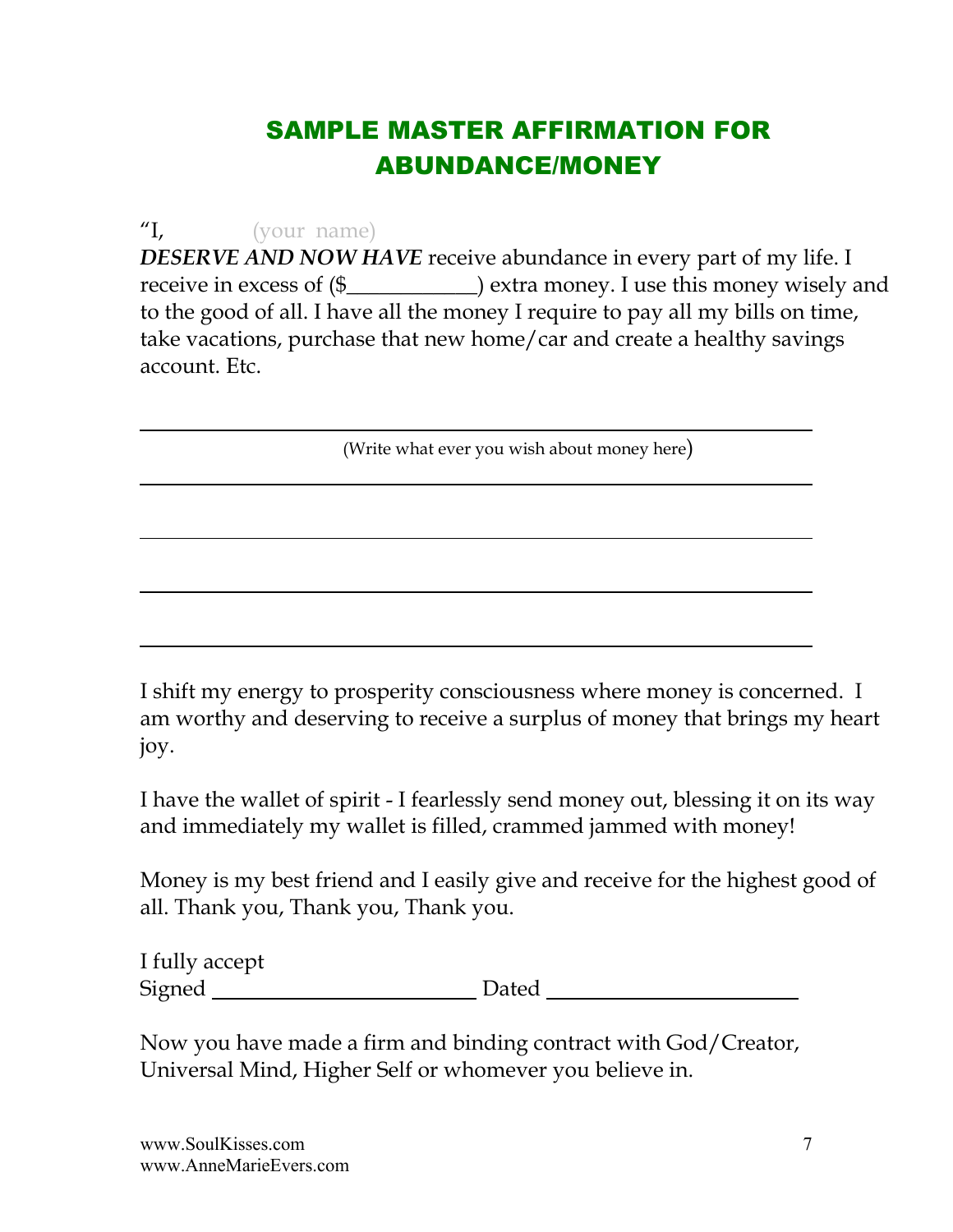## SAMPLE MASTER AFFIRMATION FOR HEALTH

"I, (your name) *DESERVE AND NOW HAVE* radiant health. I am becoming healthier and healthier. Divine energy flows into every part of my body, revitalizing and rejuvenating every part. I eat the right foods for my body, exercise, meditate and take loving care of my body.

*(Write the description of your particular health challenge)*

I love being healthy, happy and fulfilled to the good of all parties concerned. Thank you, thank you, thank you."

I fully accept Signed Dated

Now you have made a firm and binding contract with God/Creator, Universal Mind, Higher Self or whomever you believe in).

 $\overline{a}$